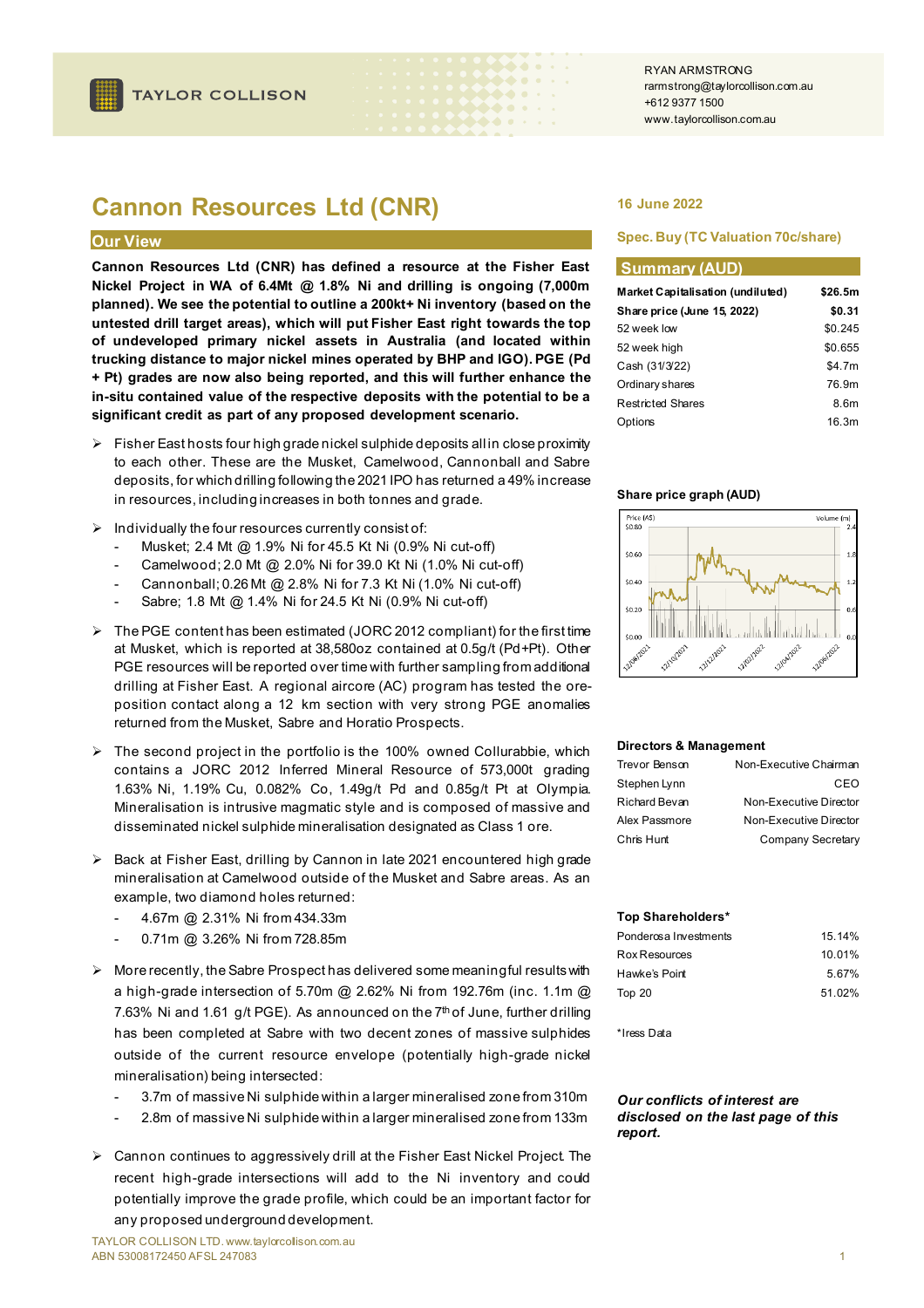### **Project Location Overview**



 $\bullet\bullet\bullet$  $\bullet\bullet\bullet\bullet\cdot$ . . . .

*Figure 1 – CNR Project Locations*

# **Fisher East Nickel Project Mineral Resource**

| Table 1: JORC (2012) Resources (Fisher East Nickel Project) |  |
|-------------------------------------------------------------|--|
|-------------------------------------------------------------|--|

| $\sim$<br>$\overline{\phantom{a}}$<br><b>Deposit</b> | . .<br>Category | $\overline{\phantom{a}}$<br><b>Tonnes (Mt)</b> | Grade Ni % | <b>Contained Metal Nickel (kt)</b> |
|------------------------------------------------------|-----------------|------------------------------------------------|------------|------------------------------------|
| Camelwood                                            | Indicated       | 1.7                                            | 2.0        | 34.0                               |
|                                                      | Inferred        | 0.3                                            | 1.5        | 5.0                                |
|                                                      | <b>TOTAL</b>    | $2.0\,$                                        | 2.0        | 39.0                               |
| Cannonball                                           | Indicated       | 0.24                                           | 2.9        | 7.0                                |
|                                                      | Inferred        | 0.02                                           | 1.9        | 0.3                                |
|                                                      | <b>TOTAL</b>    | 0.26                                           | $2.8\,$    | 7.3                                |
| Musket                                               | Indicated       | $0.9$                                          | 2.1        | 19.0                               |
|                                                      | Inferred        | 1.5                                            | 1.8        | 26.4                               |
|                                                      | <b>TOTAL</b>    | $2.4\,$                                        | 1.9        | 45.5                               |
| Sabre                                                | Inferred        | $1.8$                                          | 1.4        | 24.5                               |
|                                                      | <b>TOTAL</b>    | 1.8                                            | 1.4        | 24.5                               |
| <b>TOTAL</b>                                         | Indicated       | 2.8                                            | 2.1        | 60.0                               |
|                                                      | Inferred        | 3.6                                            | 1.6        | 56.2                               |
|                                                      | <b>TOTAL</b>    | 6.4                                            | 1.8        | 116.3                              |
|                                                      | .<br>.          | the contract of the contract of                |            |                                    |

N<sub>i</sub> : Camelwood, Cannonball 1.0% Ni; Musket, Sabre 0.9% Ni. Values ma

# **TC Valuation (ASX Peers)**

For the purposes of our valuation of Cannon Resources (CNR), we have compared them with other ASX-listed nickel exploration/pre-development companies and applied a simple \$ Market Cap / Ni tonne comparison (see Table 2 below). From that we have applied a 50% discount to the average ratio (excluding the highest and lowest values) and this has led to the TC valuation of 70c/share. Observations for Cannon Resources (CNR) from the comparison include:

- Fisher East grade in line with the average of others that are in the comparison table
- Resource inventory on the upper end providing better potential for economies-of-scale
- The lowest \$ MC/Ni tonne at ~A\$236/t (just including Fisher East)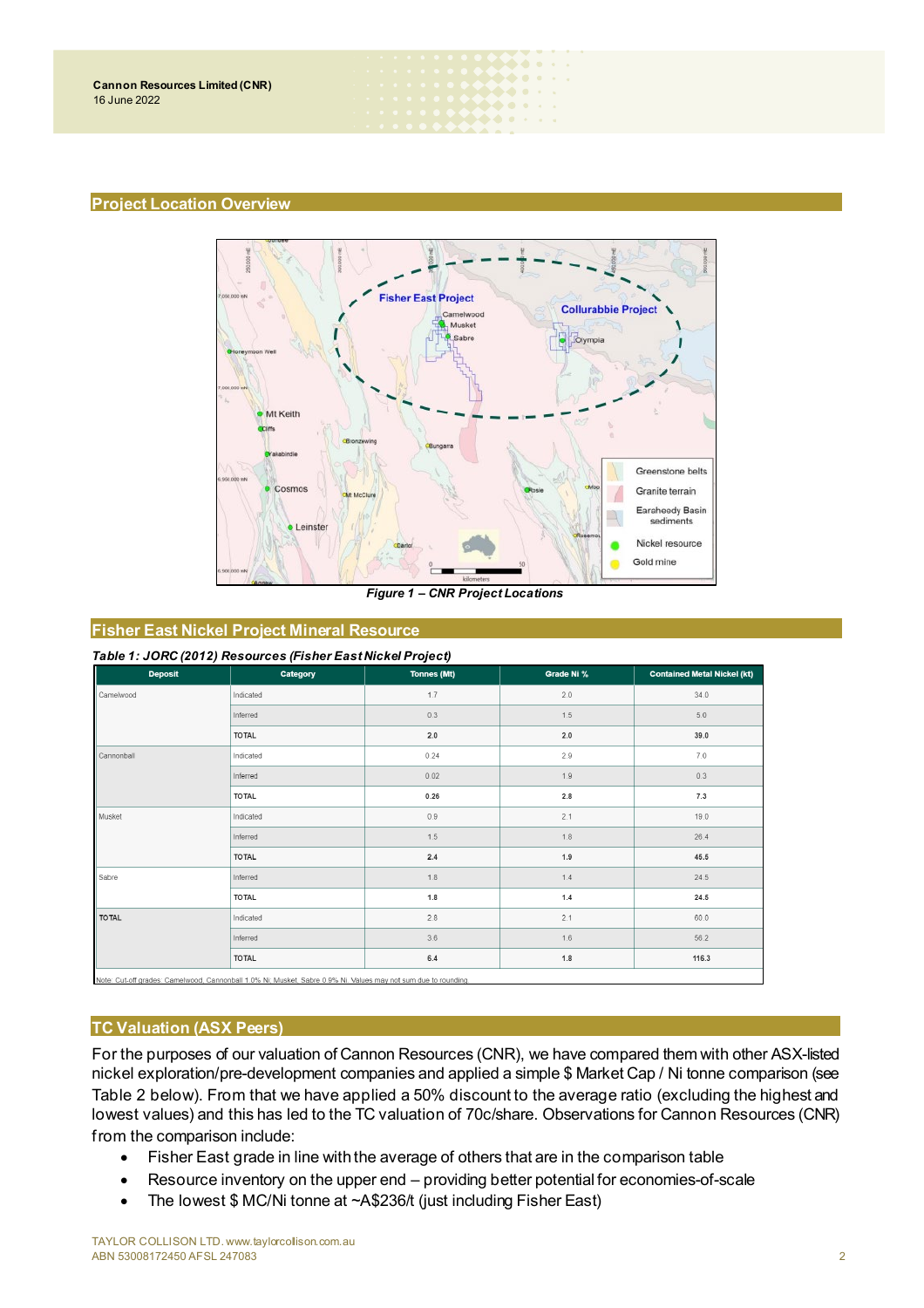| <b>Name</b>                       | <b>ASX Code</b> | <b>WA Nickel</b><br>Project/s  | Project<br>Ownership | <b>Attributable</b><br>Resource/Grade | <b>Ni Metal</b><br>(kt) | <b>Market Cap</b><br>(inc escrow) |
|-----------------------------------|-----------------|--------------------------------|----------------------|---------------------------------------|-------------------------|-----------------------------------|
| Lunnon<br><b>Metals</b>           | LM8             | Kambalda<br>Nickel Project     | 100%                 | 2.2 Mt @ 2.9% Ni                      | 64.3                    | \$120.2m                          |
| Poseidon<br>Nickel                | <b>POS</b>      | Black Swan, LJ<br>and Windarra | 100%                 | 16.9 Mt @ 0.9% Ni                     | 398.7                   | \$147.1m                          |
| Azure<br><b>Minerals</b>          | <b>AZS</b>      | Andover                        | 60%                  | 2.76Mt@ 1.1%Ni                        | 31.0                    | \$85.4m                           |
| Auroch<br><b>Minerals</b>         | AOU             | Saints                         | 100%                 | 1.05Mt@2.0%Ni                         | 21.4                    | \$25.1m                           |
| <b>Duketon</b><br>Mining          | <b>DKM</b>      | Rosie                          | 100%                 | 2.80Mt@2.0%Ni                         | 56.3                    | \$31.8m                           |
| <b>Cannon</b><br><b>Resources</b> | <b>CNR</b>      | <b>Fisher East</b>             | <b>100%</b>          | 6.40Mt @ 1.8% Ni                      | 116.3                   | \$26.5m                           |

 $\bullet\bullet\bullet\;\cdot$ . . . .

*Table 2: ASX-listed Nickel Explorers Comparison Table*

## **Fisher Project Geology**

The Fisher East Project is located 430km north of Kalgoorlie. The geology represents the eastern most margin of the Mt Fisher Greenstone Belt with the nickel prospective ultramafic package forming a north-east trending magnetic high ridge in the airborne magnetic data.

The Fisher East Project deposits consisting of Musket, Camelwood, Cannonball and Sabre, are typical Archean komatiite-associated deposits having affinities with Kambalda-style Type 1 contact ores. These Kambalda-style komatiite channels can be individually up to 700m+ in strike length with massive to semi massive and disseminated ore at grades of 1.4%-2.8% Ni.

The mineralisation at The Fisher East Project is exemplified by that found at Camelwood, where mineralisation extends over several hundred metres along the basal contact with a typical sequence of massive sulphides stratigraphically overlain by matrix and disseminated sulphides.All resources are open internally, laterally, and down plunge and a 7,000m diamond drill program is currently targeting resource expansions at Sabre and Musket.



*Figure 2 – Long Section at the Fisher East Nickel Project (displaying all four deposits)*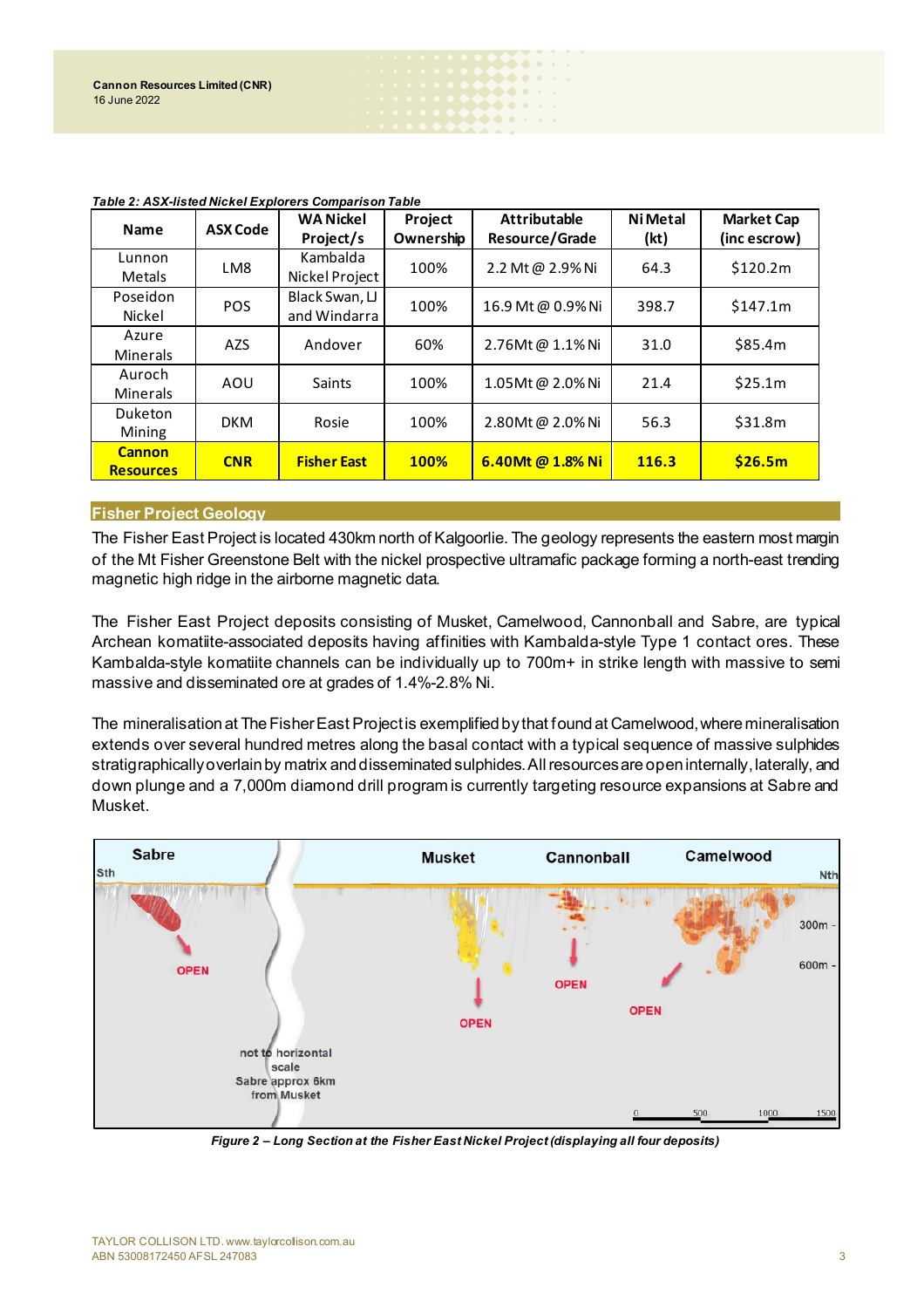## **Current Drilling Program Update**

The current diamond drilling program is still underway with 17 holes for approximately 5,500 metres completed to date from an initial planned 7,000 metres. Drilling has been conducted at Sabre (12 holes completed), Musket (3 holes completed) and Camelwood (2 holes completed). Assays have been returned for a portion of the Sabre holes but none of the Musket or Camelwood drilling.

 $\bullet\bullet\bullet$ . . . .

The successful drilling at Sabre has resulted in a pivot to concentrate the remainder of the program on this prospect and the rig is currently infill drilling there. Once all assay results are received, Cannon will be able to step straight into a resource update for Sabre. Cannon expects to commence and complete this work in August.



*Figure 3 – Sabre long section showing mineralised intercepts of latest drilling*

# **Collurabbie Project**

The geology in the project area comprises a north-northwest striking greenstone sequence known as the Gerry Well Greenstone Belt. Monzogranite batholiths are interpreted to flank the greenstone sequence in the eastern and western extremities of the project area. The greenstone sequence comprises felsic, mafic, ultramafic, and sedimentary units, although the only units to crop out at surface are chert and BIF ridges.

In 2004 Falcon Mineral's joint venture partner Western Mining Corporation (WMC) announced the intersection of high-grade massive nickel-copper-sulphide mineralisation at the Olympia Prospect including 5.77m at 3.0% Ni, 1.9% Cu, 5.3g/t PGE.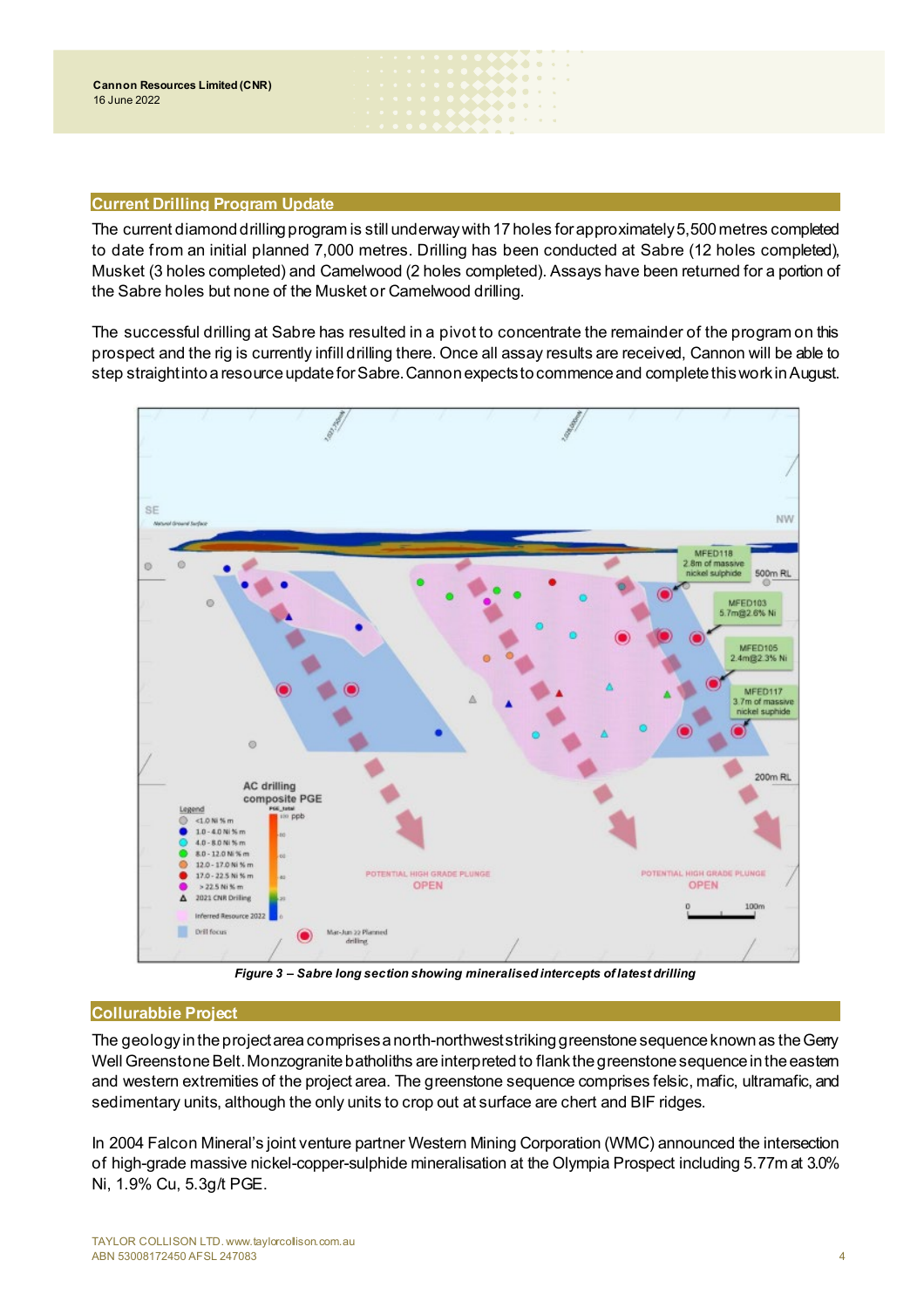The Collurabbie Project has intrusive style sulphide mineralisation (Ni/Cu/Co/PGE) system that is similar to Nova, Savannah or Julimar. There is a smallresource at Olympia hosted in an ultramafic sill with a total Mineral Resource (JORC) estimate of 0.573Mt at 1.63% Ni, 1.19% Cu, 0.082% Co, 1.49g/t Pd and 0.85g/t Pt.

 $\bullet\bullet\bullet$ . . . .

A well-defined zone of mineralised sills extends over 15 km on Cannon tenure and multiple historical drill intercepts have been reported within the sills but most are yet to be adequately tested. Cannon is currently reviewing and reinterpreting the geophysical datasets on the project area with a view to drill testing the most promising targets over the next 12 months.



*Figure 4 – Collurabbie Project previous drilling and intersections*

# **Board and Management**

# **Trevor Benson**

# *Non-Executive Chairman*

Mr Benson has extensive experience as an investment banker and has served on a number of ASX listed company boards as both Chairman and Director. He has specialised in cross border transactions within the natural resources sector across China, Africa and Southeast Asia, and has been an adviser to Chinese State-Owned Enterprises. His specialist activities include corporate funding solutions and off-take agreement negotiations within the natural resources domain. Mr Benson holds a Bachelor of Science Degree from the University of Western Australia. Mr Benson was recently Chairman and Executive Director of Walkabout Resources Limited (ASX: WKT) (from 13 September 2016 to 19 October 2020) and is currently Chairman of Ionic Rare Earths Limited (ASX: IXR)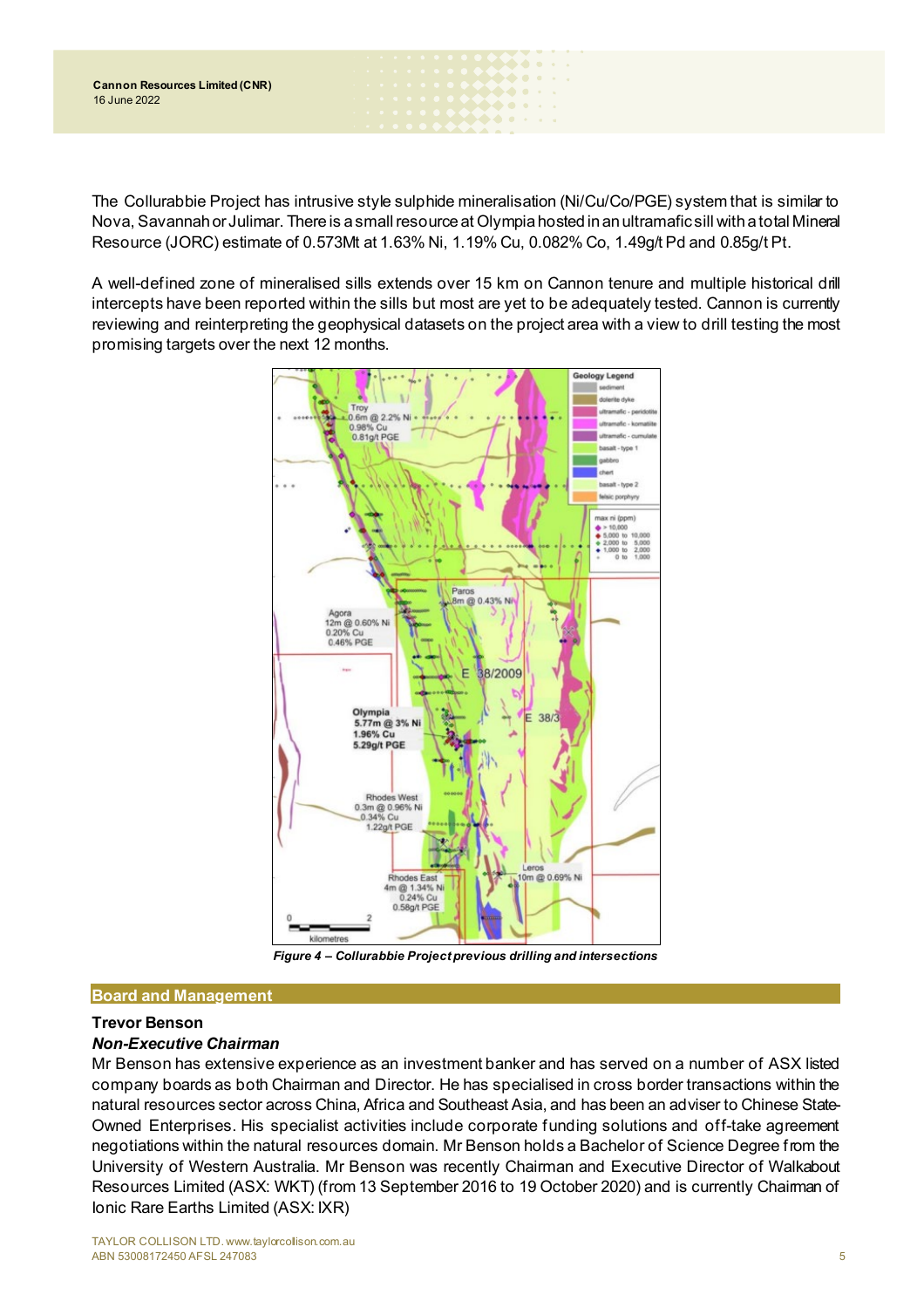## **Stephen Lynn** *Chief Executive Officer*

Mr Lynn is a geologist with over 25 years' experience in exploration and development of a range of commodities including nickel, gold, and base metals. He has worked extensively within Australia, South America and Russia, including 15 years in Western Australia previously for Great Central Mines, Gold Fields and IGO Limited. He has played a key role in the discovery of both nickel and VMS style base metal deposits within Western Australia. Mr Lynn is a member of the Australian Institute of Geoscientists and holds Bachelor of Geology (App) and Master of Economic Geology degrees.

. . . . . . **.....** . . . . . .

# **Richard Bevan**

# *Non-Executive Director*

Mr Bevan has experience as a Managing Director/Chief Executive Officer and non-executive Director/Chair for listed and unlisted companies. He brings experience in the execution and integration acquisitions, mergers and other major corporate transactions and has been involved in business areas as diverse as healthcare, construction and engineering, and information services. His roles within these businesses have included operational management, implementing organic growth strategies and acquisitions and assisting with capital raisings. Richard was previously the founding Managing Director of Cassini Resources Limited until it was acquired by OZ Minerals Limited via a Scheme of Arrangement in late 2020. Mr Bevan is a member of the Australian Institute of Company Directors and is currently a Non-Executive Chair of Killi Resources Ltd (ASX:KLI), Narryer Metals Limited (ASX:NYM) and TG Metals Limited (ASX:TG6).

# **Alex Passmore**

# *Non-Executive Director*

Mr Passmore is a qualified geologist with extensive corporate experience. He holds a Bachelor of Science degree with First Class Honours in Geology from the University of Western Australia and a Graduate Diploma of Applied Finance from the Securities Institute of Australia. Mr Passmore is an experienced corporate executive and company director with recent appointments including Chief Executive Officer of Cookatoo Iron NL, Non-Executive Director of Aspire Mining Ltd, Non-Executive (and Executive) Director of Equator Resources Ltd/Cobalt One Ltd (which merged with TSX-listed First Cobalt Corp), and CEO of Draig Resources (now Bellevue Gold Ltd). Mr Passmore is currently Managing Director of Rox Resources Limited and Non-Executive Director of Pearl Gull Iron Limited.

# **Chris Hunt**

# *Company Secretary*

Mr Hunt is an experienced finance executive with over 25 years' experience predominately in the resources and construction industries. He has held senior finance roles for close to 15 years and has strong experience in feasibility studies, corporate financing, and mining operations. Mr Hunt's most recent resources experiences were as the Chief Financial Officer for BC Iron Limited, Crossland Resources Limited, FerrAus Limited and Cliffs Natural Resources. He holds a Bachelor of Business, is a Fellow CPA, a graduate from the Australian Institute of Company Directors and has completed a Graduate Diploma of Applied Finance from the Securities Institute of Australia.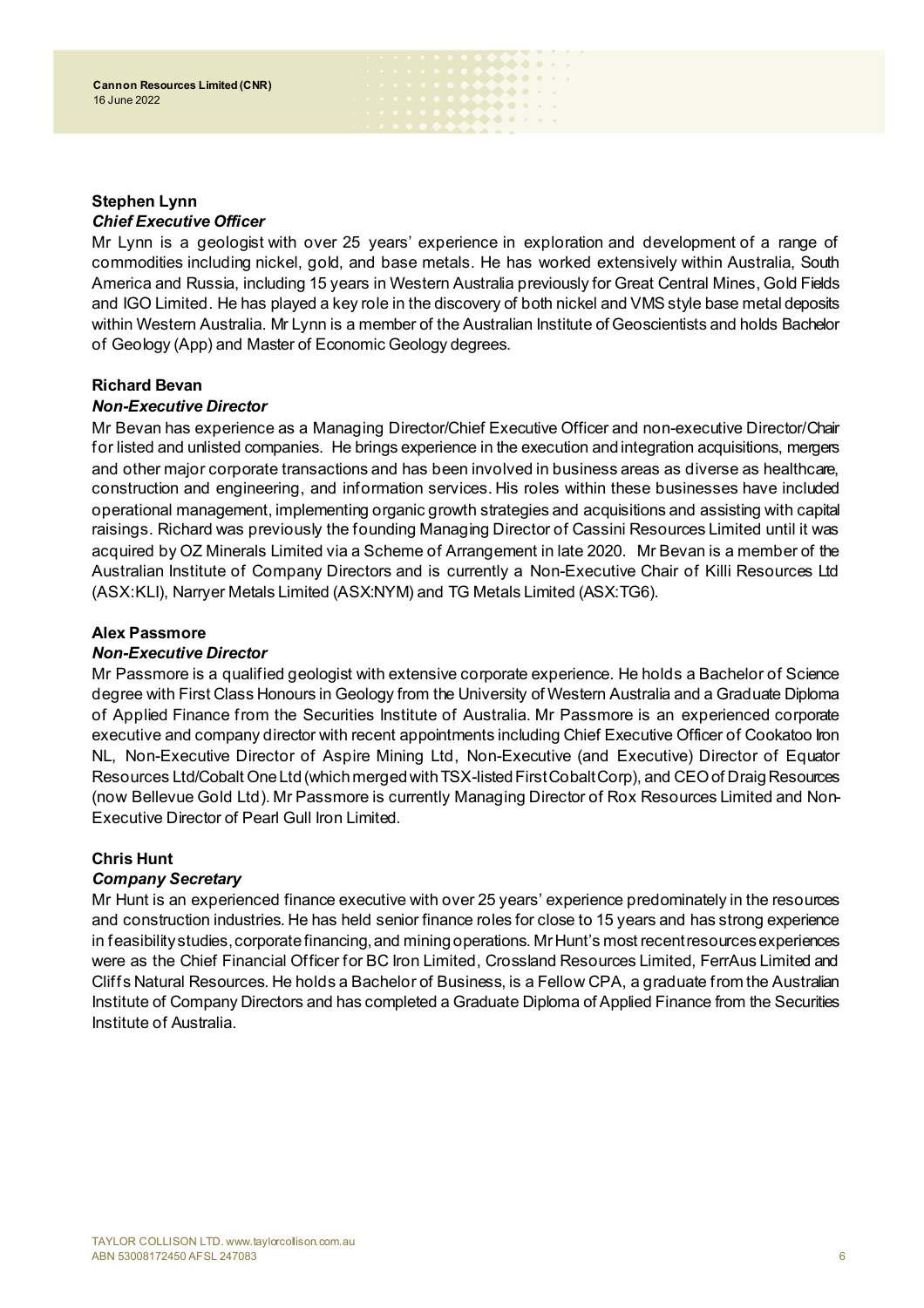### **Risks**

There are risks associated with investments in junior resource companies. Key risks that apply to Cannon Resources (CNR) are presented below.

 $\bullet\hspace{-0.7mm}\bullet\hspace{-0.7mm}\bullet\hspace{-0.7mm}\bullet\hspace{-0.7mm}\bullet\hspace{-0.7mm}\bullet$ *<u> Addisi</u>* **AAA** . .

- Nickel Market/Pricing The nickel price has been strong over the past couple of years and we believe additional uses of the material, such as in the EV sector, continue to support growth for nickel demand, nevertheless, CNR is exposed to any negative pricing that can happen at any point in time during the exploration and development phase.
- Financing CNR is required to fund exploration, test work and pre-development activities. Costs continue to rise and like many other explorers, CNR is unfortunately exposed to lengthy wait times for results, which in turn, are leading to delays to progressing projects through the pre-development stage. Financing of this stage is becoming a more expensive exercise and CNR must be able to continue raising funds from equity and/or debt to continue normal activities, which can be tricky depending on market conditions.
- Exploration Risk This is the key aspect of the Fisher East Nickel Project (as well as all the other nickel targets at the Collurabbie Project). Initial results look promising (several assays to come), but positive results are not guaranteed, and this will be pivotal in potentially defining an economic project.